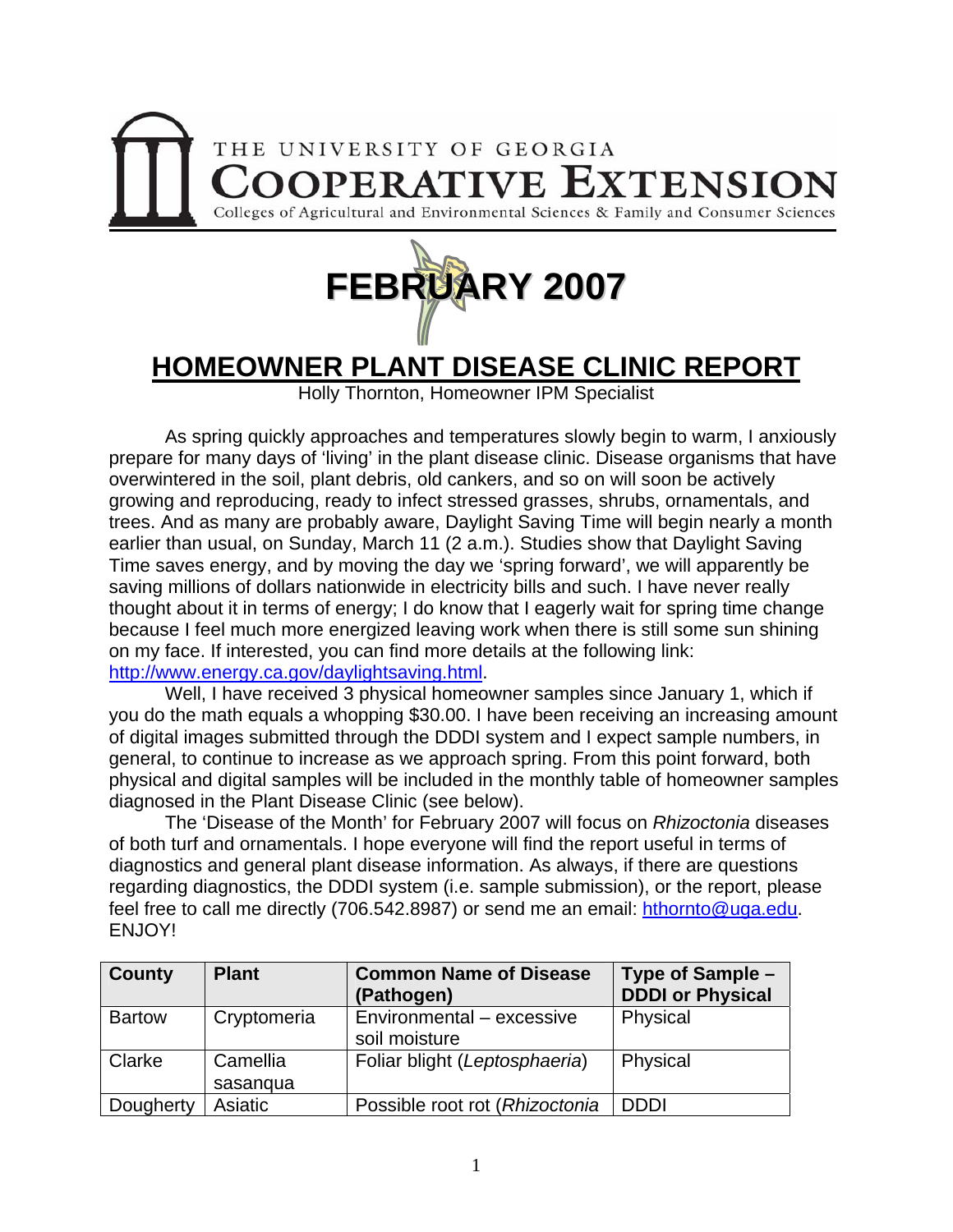|               | Jasmine                                   | Sp.                                                                 |                            |
|---------------|-------------------------------------------|---------------------------------------------------------------------|----------------------------|
| Dougherty     | <b>Boxwood</b>                            | Possible foliar disease<br>(related to above sample)                | <b>DDDI</b>                |
| Fulton        | Cryptomeria                               | Environmental stress -<br>competition with hardwoods &<br>low light | <b>DDDI</b>                |
| Lowndes       | Japanese<br>Cryptomeria                   | <b>Environmental stress</b>                                         | <b>DDDI</b>                |
| <b>Newton</b> | Ooze (at base<br>of pines &<br>hardwoods) | Algal & bacterial complex                                           | <b>DDDI &amp; Physical</b> |

## **DISEASE OF THE MONTH**

## *RHIZOCTONIA*

*Rhizoctonia* is a ubiquitous fungal plant pathogen found in most soils throughout the world. It is capable of causing diseases on many plants, including vegetables, flowers, various field crops, turfgrasses, ornamentals, trees, and shrubs. The disease symptoms will vary depending on several factors, such as the host, the life stage at which the plant is infected, the environment, the fungal species involved, etc. Root rots, stem cankers, and damping-off of seedlings are some of the most common symptoms that occur on plants. *Rhizoctonia* can also cause leaf spots, blights, and lesions on turf and ornamentals.

 Once *Rhizoctonia* becomes established in a particular soil/area, it can remain there indefinitely as sclerotia and mycelia. Therefore, it is important to **prevent** the disease from becoming established in your area. Like most fungi, *Rhizoctonia* is spread by rain, irrigation, and contaminated tools or soil. Disease development is most severe when soils are moderately wet (rather than waterlogged or dry) and soil temperatures are moderate to high (60˚F to 80˚F).

Below are images of various plants infected with *Rhizoctonia*.



UGA4824021 Infected Longleaf pine bed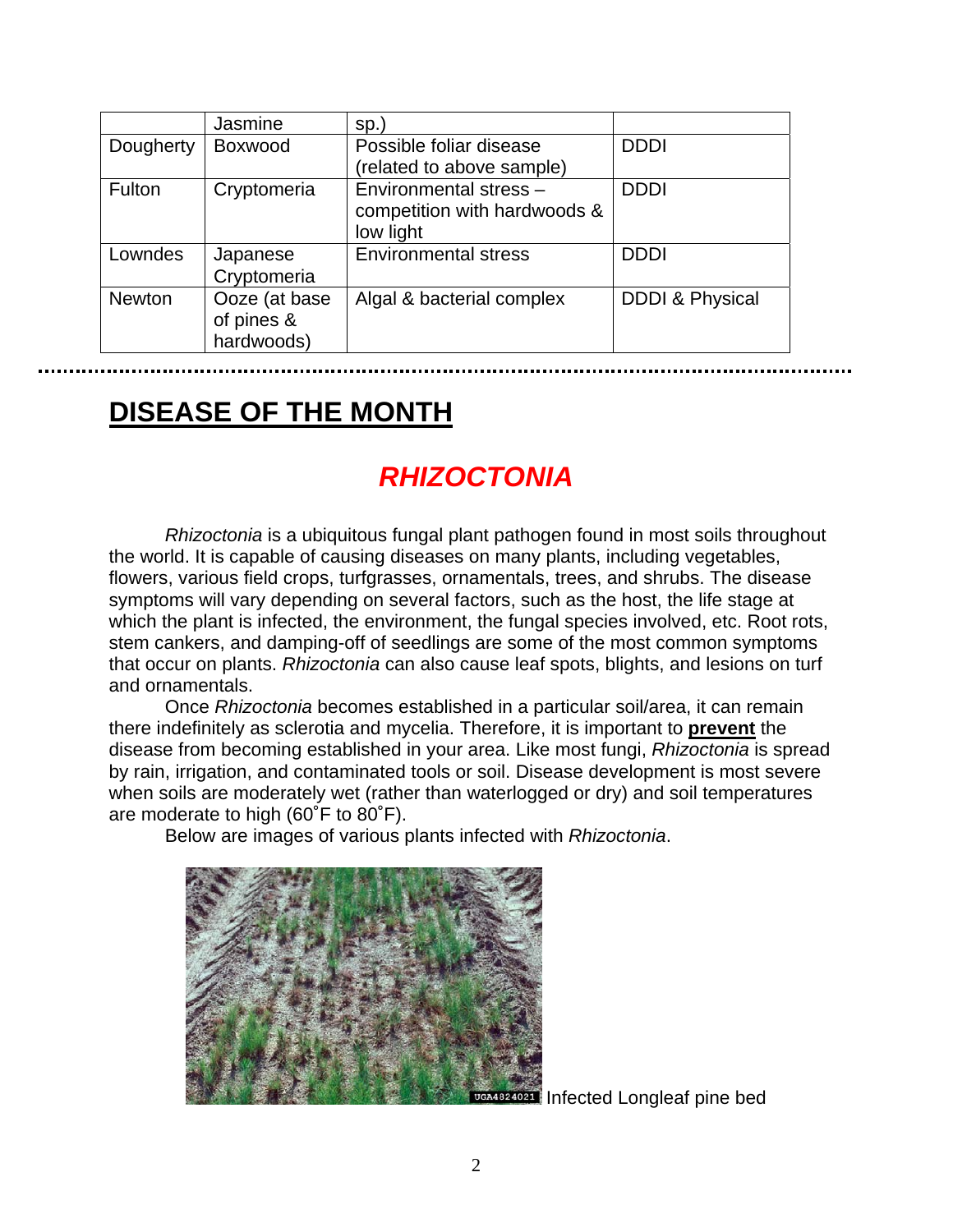

*Rhizoctonia* – soil rot – sunken brown spots; dark, narrow-banded concentric marks on new spots



 Damping off – flue-cured tobacco – brown stem canker/lesion (P. Bertrand)



*Phalaenopsis* orchid infected with *Rhizoctonia* – Note darkened areas of roots (red arrows)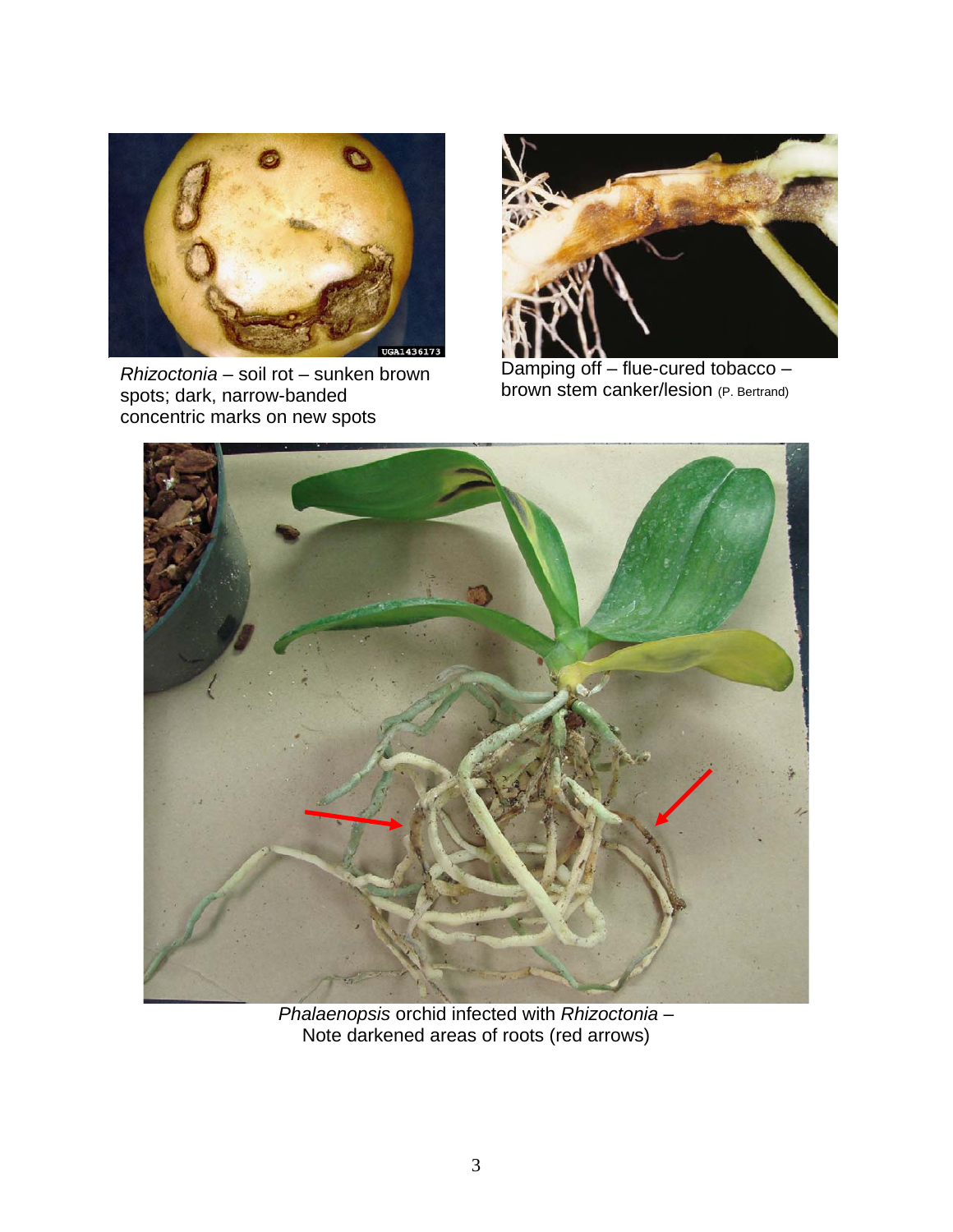

*Rhizoctonia* blight on Cucumber (Also known as Belly rot) – note brown, irregular-shaped, dry, crusty lesions



Large patch on warm-season grasses (A. Martinez)



 As is evident from the pictures above, different plants can become infected with a number of species of *Rhizoctonia* (this fungal genera represents a large, complex group of many species). The most characteristic, diagnostic feature of *Rhizoctonia* is visible microscopically (see below).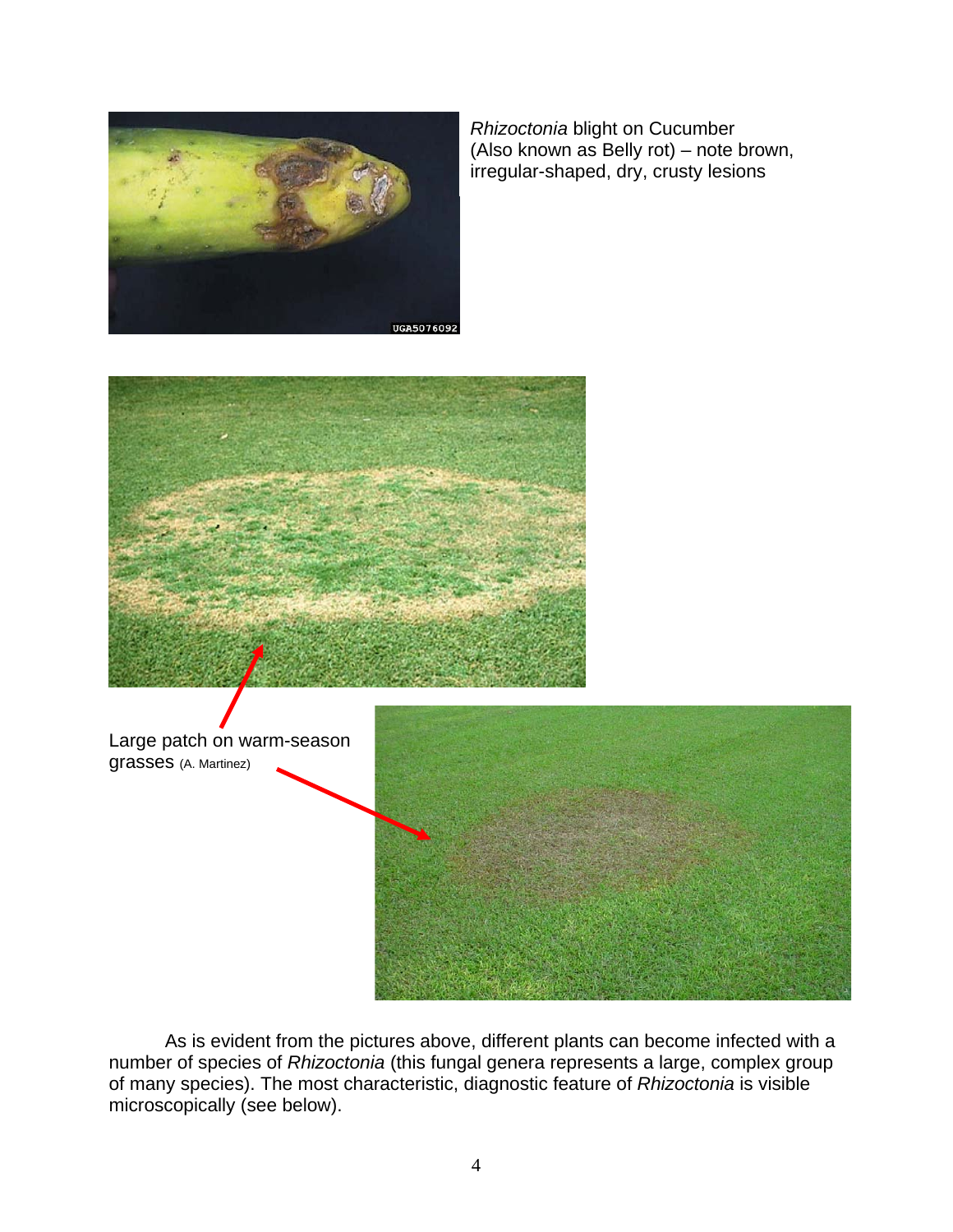

The images above show the light brown, septate (=having cross walls), branching mycelia, which is one of the identifying features of this fungal pathogen. The mycelium is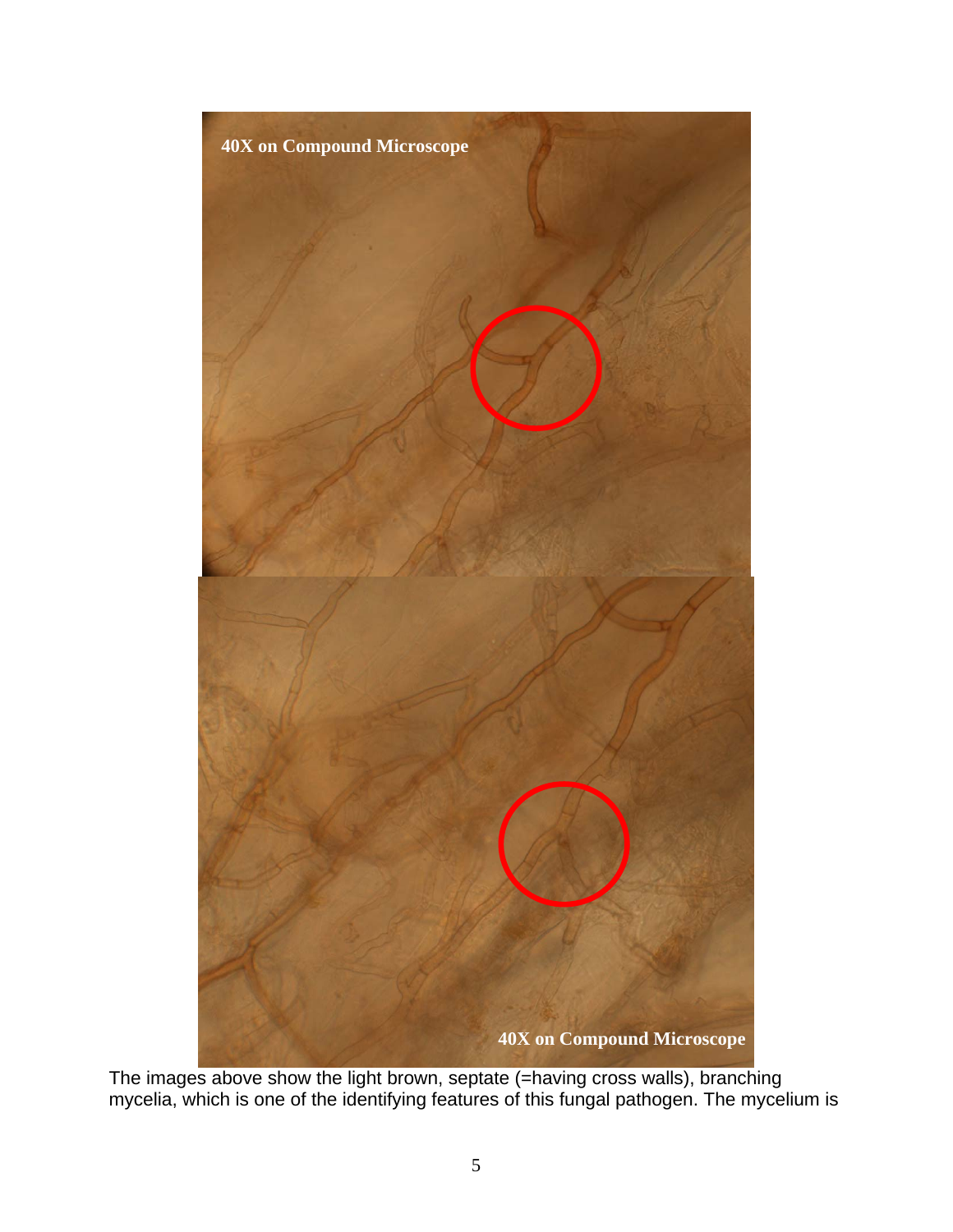usually very robust and the branches formed off the main hypha are usually at right angles, with septa formed close to the branching point (shown above in the red circles). The mycelia can be colorless when young but then turns the light brown color seen above. These images were taken from the infected orchid roots seen earlier in the report. So in order to help diagnose these types of problems in your county offices, I am going to provide a step-by-step methodology of how I found this pathogen on this particular plant. The ease with which one makes the diagnosis oftentimes depends on the type of plant material involved (lower stems, fine roots, larger roots, etc.) and diagnostic experience.

1) First, I reviewed the description of the history of the problems as described by the producer/grower (completing the submission form helps a great deal in the diagnostic process).



2) I inspected both above-ground and below-ground plant material.

- ♦ I noticed the discoloration on the leaf (yellowing with necrotic/brown center); also the yellowing of the LOWER leaves.
- ♦ And the water-soaked, discolored/brown, sloughing roots.

3) I decided to start with the roots (I could tell there were no fungal structures in the spot on the leaf). Using tweezers, I pulled some necrotic tissue off one of the roots and made a slide using acid fuschin stain (shown below).